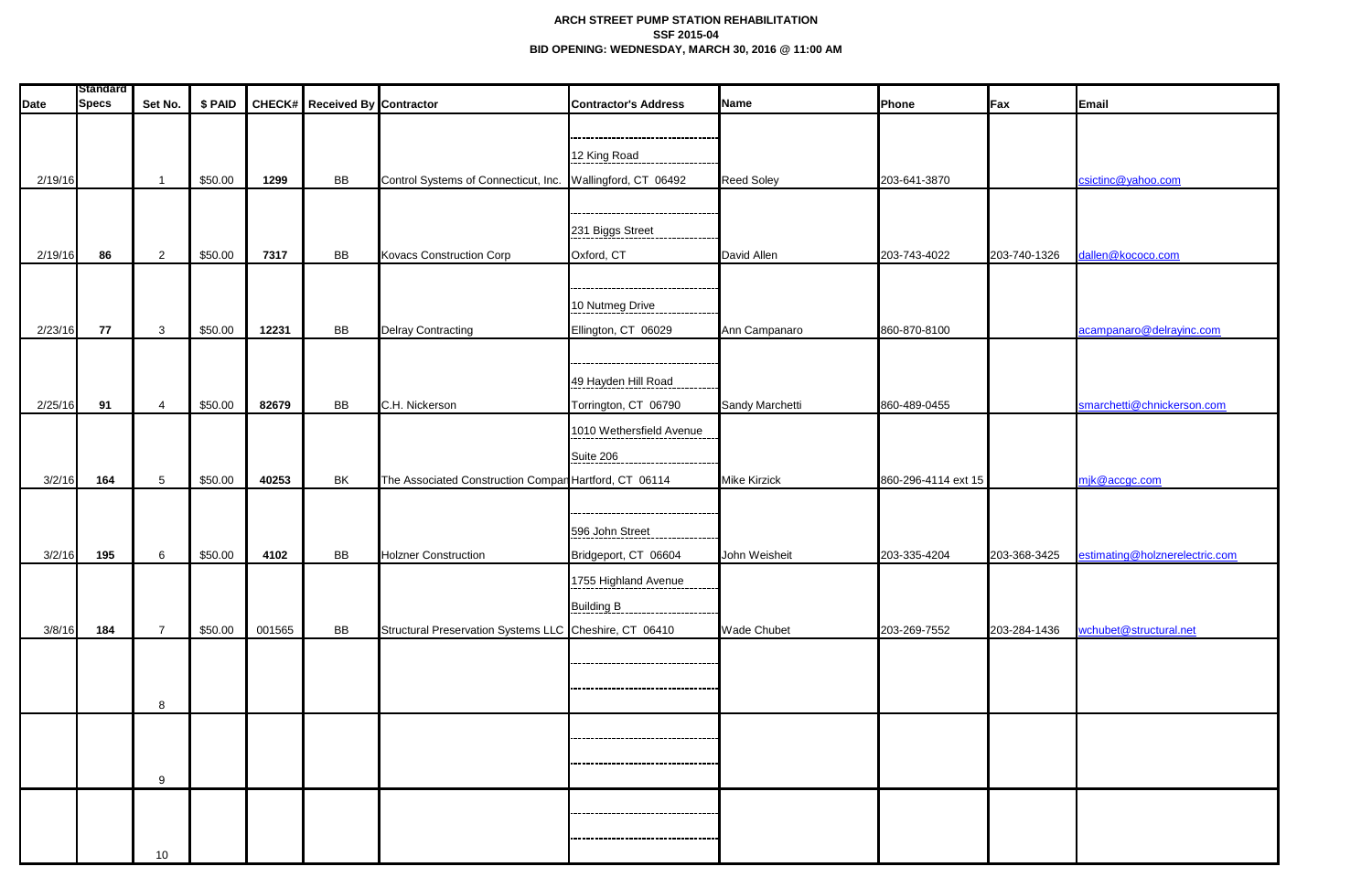## **ARCH STREET PUMP STATION REHABILITATION SSF 2015-04 BID OPENING: WEDNESDAY, MARCH 30, 2016 @ 11:00 AM**

|      | <b>Standard</b> |    |  |                                                     |                                                                              |             |       |     |       |
|------|-----------------|----|--|-----------------------------------------------------|------------------------------------------------------------------------------|-------------|-------|-----|-------|
| Date | <b>Specs</b>    |    |  | Set No.   \$ PAID   CHECK#   Received By Contractor | <b>Contractor's Address</b>                                                  | <b>Name</b> | Phone | Fax | Email |
|      |                 | 11 |  |                                                     | ------------------------------------<br>------------------------------------ |             |       |     |       |
|      |                 | 12 |  |                                                     | ------------------------------                                               |             |       |     |       |
|      |                 | 13 |  |                                                     | <br>,,,,,,,,,,,,,,,,,,,,,,,,,,,,,,,,,,,,,,                                   |             |       |     |       |
|      |                 | 14 |  |                                                     | ----------------------------------                                           |             |       |     |       |
|      |                 | 15 |  |                                                     | ,,,,,,,,,,,,,,,,,,,,,,,,,,,,,,,,,,,,,<br>-------------------------------     |             |       |     |       |
|      |                 | 16 |  |                                                     | ----------------------------------<br>----------------------------------     |             |       |     |       |
|      |                 | 17 |  |                                                     | -----------------------------------<br>-----------------------------------   |             |       |     |       |
|      |                 | 18 |  |                                                     | -----------------------------------<br>------------------------------------- |             |       |     |       |
|      |                 | 19 |  |                                                     | ,,,,,,,,,,,,,,,,,,,,,,,,,,,,,,,,,,,<br>-----------------------------------   |             |       |     |       |
|      |                 | 20 |  |                                                     |                                                                              |             |       |     |       |